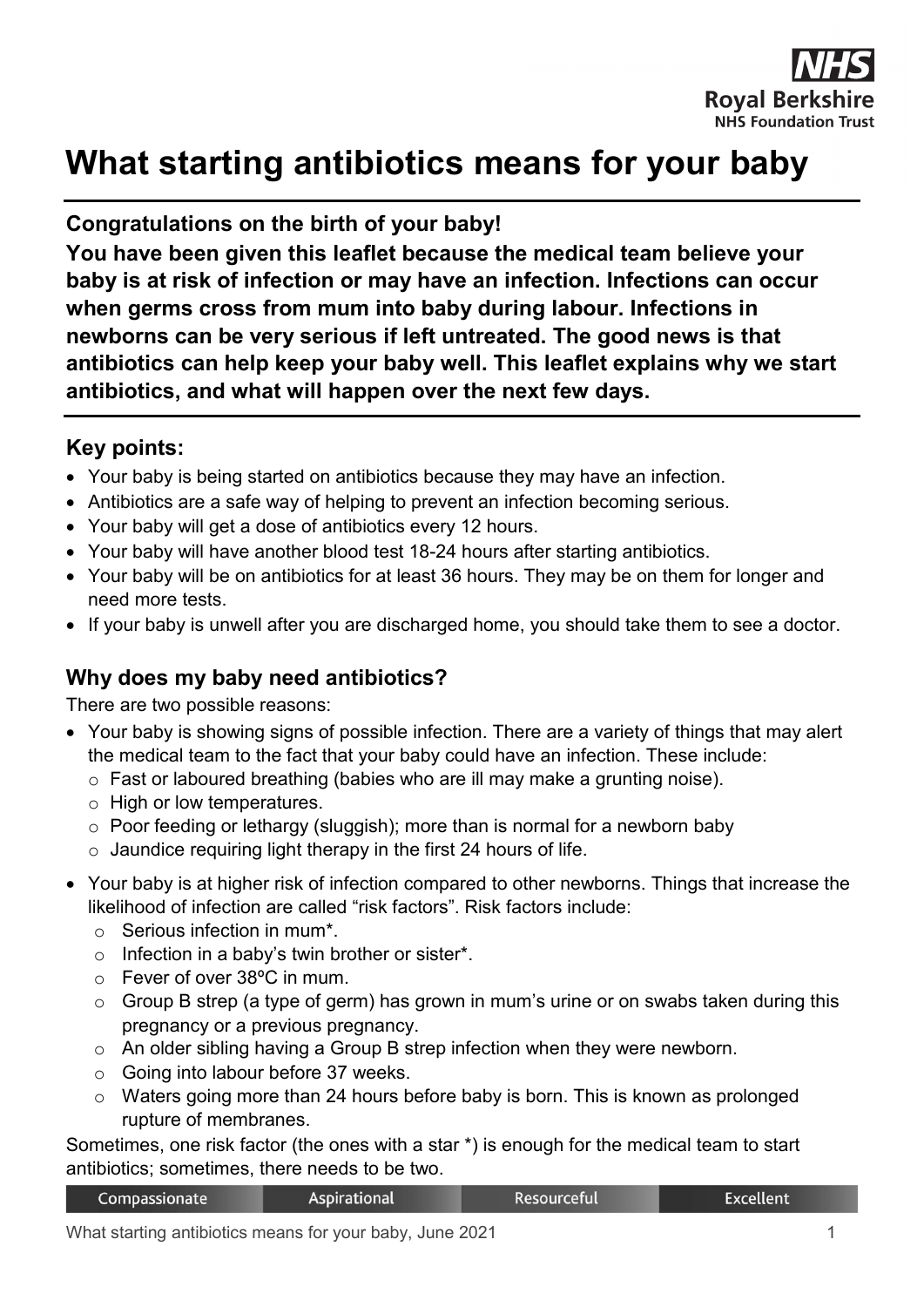If you are unsure why your baby is being started on antibiotics, please ask the medical team to explain.

## **Are antibiotics safe in newborns?**

Many parents worry about the risk of antibiotics but there are normally no side effects or allergic reactions. Babies start antibiotics nearly every day in this unit and around the country without any problems. The bottom line is this: **if your baby might have an infection, it is much safer to give your baby antibiotics than not.**

# **What happens now?**

We will put a tiny cannula (a small plastic tube – *see photo right*) into your baby's hand or foot so that we can give the antibiotics directly into a vein (IV antibiotics). When we do this, we will send some blood to the lab to look for evidence of infection.

The two key blood tests we do are a CRP and a blood culture.

- CRP (C-reactive protein) is something our bodies produce if there is infection or inflammation. A high CRP can indicate there is an infection but it will not tell us where the infection is. We do two CRPs; one when we put your baby's cannula in, and one from their heel after 18-24 hours. We get the result of this test after 2-3 hours.
- A blood culture looks to see if there are any bacteria growing in your baby's blood. It takes 36 hours to get this test back.



Your baby will get antibiotics every 12 hours until it is safe to stop.

A member of the neonatal team will come to see you and your baby every day that your baby is on antibiotics. We do this so we can see how they are doing, answer your questions and update you on any outstanding test results.

# **How long does my baby need antibiotics for?**

If your baby remains well, their CRP test result is not too high and their blood cultures don't grow any germs then we can stop antibiotics after 36 hours. If this is not the case then your baby will need a longer course of antibiotics (often 5-7 days), and may need more tests. Both you and your baby will stay in hospital while your baby is on antibiotics, unless they need a longer course (over 7 days).

# **When can we go home?**

Once we stop antibiotics, a member of the neonatal team will come and review your baby to make sure they are well enough to go home.

Resourceful

**Excellent**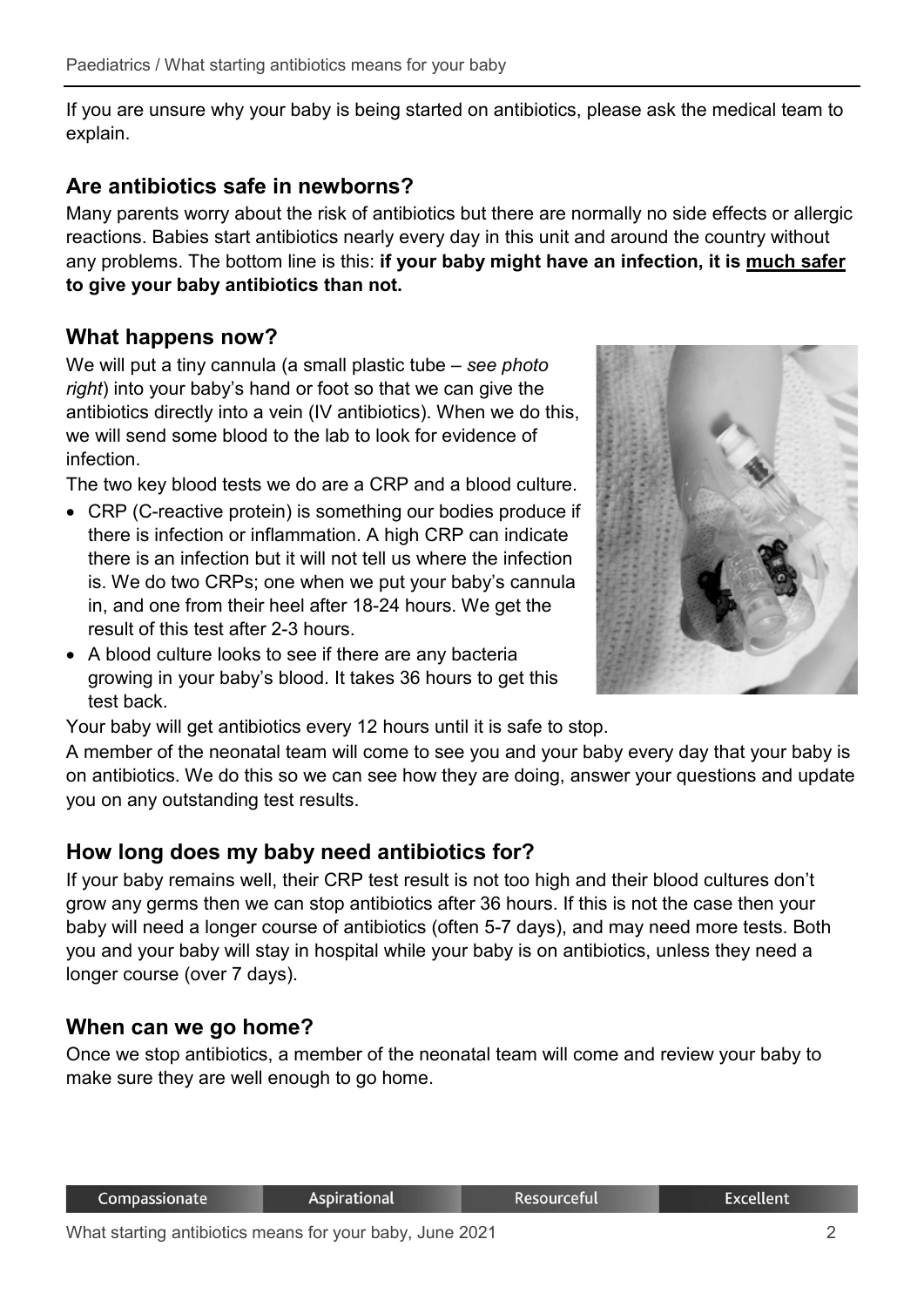## **Once you are at home**

**If you are worried that your baby is unwell after your baby is discharged then you should see a doctor.** Signs that your baby is unwell commonly include:

- Fast breathing or pauses in breathing.
- Not waking for feeds or feeding smaller amounts.
- Feeling floppy.
- Increased sleepiness.
- Being too hot or too cold.
- Prolonged inconsolable crying.
- Looking pale or mottled.

Again, this is not a complete list of symptoms. **If you are concerned, seek medical advice (from your GP, NHS 111 or your nearest Accident & Emergency Department).** You should tell the doctor that your baby was on antibiotics after birth.

## **Any questions?**

We start babies on antibiotics on a regular basis, and we see the anxiety it can cause for parents. We are here to help, so let us know if you have any questions. Your midwife or a member of the neonatal team will be more than happy to speak to you.

#### **Some commonly asked questions:**

#### *My baby looks well. Does he/she really need antibiotics?*

Early in an infection, babies can look very well but they can become sick very quickly. If your baby is at increased risk of infection, or is showing mild signs of infection, then we start antibiotics to try to prevent them from developing symptoms of serious illness.

#### *Can't my baby have oral antibiotic medicine rather than through a cannula?*

Babies do not absorb antibiotic medicine from their guts very well. In order to ensure they get an appropriate and effective dose, we have to give it directly into their blood stream.

#### *Will the cannula bother my baby?*

Putting a cannula into your baby will almost certainly bother you more than them. They may cry, in the same way they cry when they have their nappy changed but they usually settle very quickly. We can give them a drop of sugar water on their tongue to help distract them. After the cannula is in it doesn't seem to bother them and it isn't painful – they sometimes like to suck on them! Keep the cannula dry and be careful when dressing. A sock over the cannula can help protect it from being knocked.

#### *Who gives the antibiotics to my baby?*

The first dose is given on the neonatal unit straight after we put the cannula in. Thereafter the antibiotics are usually given by the midwives on your ward.

# **Useful websites**

Our management of babies who are at risk of infection is in accordance with government guidelines. For more information see [www.nice.org.uk/guidance/cg149/informationforpublic](http://www.nice.org.uk/guidance/cg149/informationforpublic)

| Compassionate | <b>Aspirational</b> | Resourceful | <b>Excellent</b> |
|---------------|---------------------|-------------|------------------|
|               |                     |             |                  |

What starting antibiotics means for your baby, June 2021 **3** 3